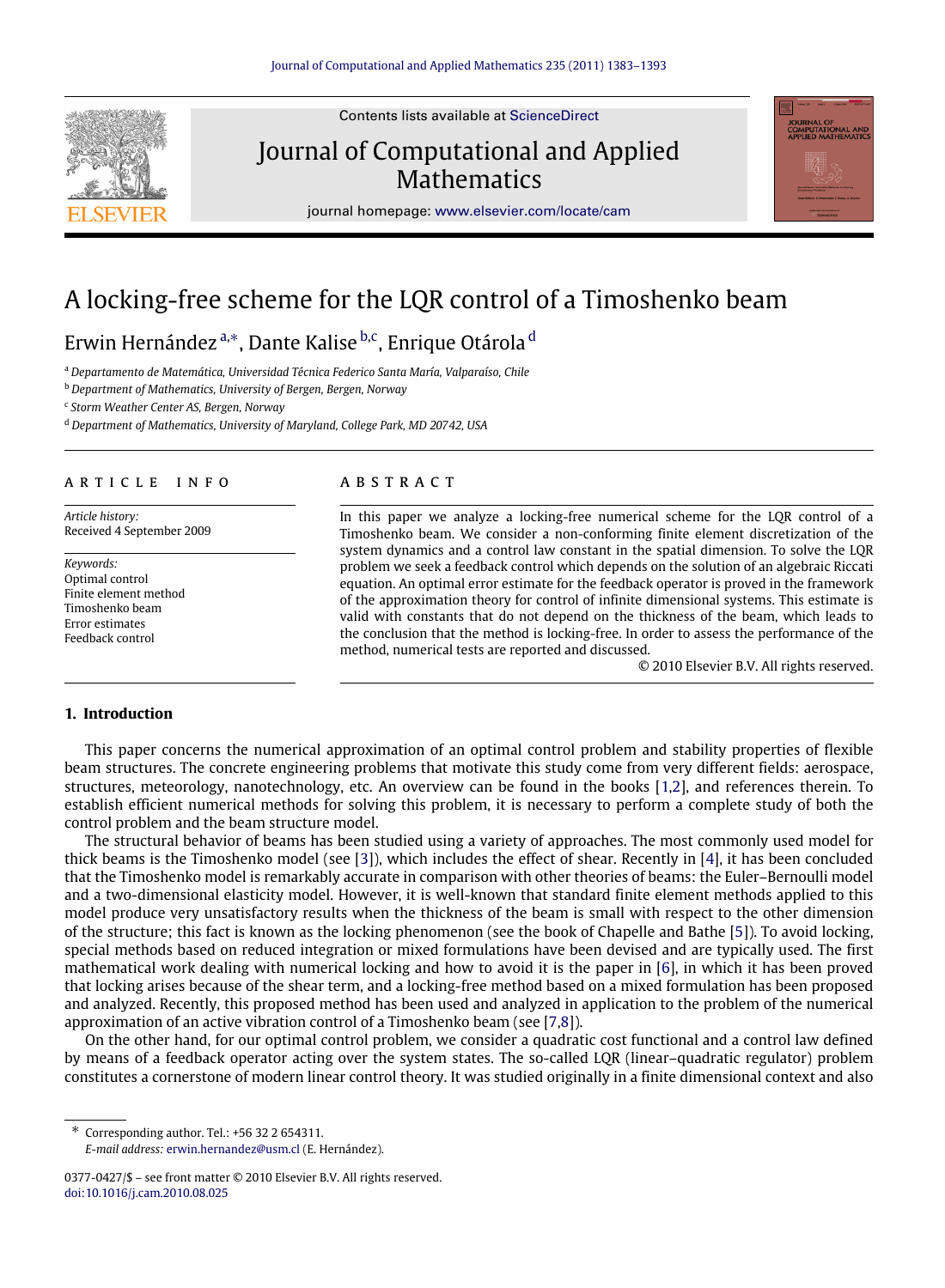became a subject of interest in the framework of control theory for partial differential equations (see [\[9](#page-10-8)[,10\]](#page-10-9)), which are related to several applications (see [\[11,](#page-10-10)[1](#page-10-0)[,12–14\]](#page-10-11), for instance).

In general terms, to find the solution of our optimal control problem over infinite dimensional systems we need to perform two main tasks: first, we need to approximate the system dynamics using a locking-free finite element method (see [\[6\]](#page-10-5)) and after that, we need to solve a finite dimensional algebraic Riccati equation associated with the solution of an LQR problem. We remark that the LQR control strategy for the Timoshenko equations has been studied and computationally implemented (see [\[13,](#page-10-12)[14\]](#page-10-13)) but, to the best of the author's knowledge, the mathematical analysis and computational validation of the optimal convergence rates for this control problem cannot be found in the literature. Indeed, we obtain convergence and error estimates that do not depend on the thickness of the beam and, consequently, the well-known numerical locking phenomenon is avoided in the approximation of the control and the state variables.

The goal of the problem considered is to compensate the vibrations arising from a set of initial conditions. To achieve this purpose, we seek a control signal represented in a feedback form using the state variables. By following the abstract theory stated in [\[15\]](#page-10-14), a series of assumptions connected with stability and consistency properties of the approximated solution of the Timoshenko problem must be proved in order to obtain an optimal convergence rate for the control problem. Such a result is stated as an optimal convergence rate for the feedback operator of the LQR problem, and such convergence is analyzed under the functional gain framework developed in [\[16,](#page-10-15)[10](#page-10-9)[,17,](#page-10-16)[13\]](#page-10-12), among others.

The outline of this paper is as follows. In Section [2](#page-1-0) we state the abstract optimal control problem and the conditions needed in order to prove existence and uniqueness of the exact solution. In Section [3](#page-3-0) we deal with approximation issues: we state the approximated control problem and we prove the conditions that ensure convergence rates of optimal order. In Section [4](#page-5-0) we present complete numerical results that allow us to validate the stabilization and the convergence rates obtained.

#### <span id="page-1-0"></span>**2. Problem statement: mathematical foundations**

Let us consider an elastic beam of thickness  $t \in (0, 1]$ , with reference configuration  $\mathbf{I} \times (-t/2, t/2)$ , where  $\mathbf{I} := (0, L)$ with *L* the length of the beam. The deformation of the beam is described by means of the Timoshenko model in terms of the rotation amplitude  $\theta$  of its midplane and the transverse displacement amplitude w (see [\[3\]](#page-10-2)). Assuming that the beam is clamped, its deformation is the solution of the following problem:

*Find*  $(w, \theta)$  *such that* 

<span id="page-1-1"></span>
$$
\begin{cases}\n\rho A \frac{\partial^2 w}{\partial \tau^2} - kAG \left( \frac{\partial^2 w}{\partial x^2} - \frac{\partial \theta}{\partial x} \right) = \bar{u}(x, \tau) & x \in I, \ \tau \ge 0, \\
\rho I \frac{\partial^2 \theta}{\partial \tau^2} - El \frac{\partial^2 \theta}{\partial x^2} - kAG \left( \frac{\partial w}{\partial x} - \theta \right) = 0 & x \in I, \ \tau \ge 0, \\
w(0, \tau) = w(L, \tau) = \theta(0, \tau) = \theta(L, \tau) = 0 & \tau \ge 0, \\
w(x, 0) = f(x), & \dot{w}(x, 0) = \zeta(x) & x \in I, \\
\theta(x, 0) = g(x), & \dot{\theta}(x, 0) = \eta(x) & x \in I\n\end{cases}
$$
\n(1)

where *x* represents the spatial coordinate and τ the time. The coefficients ρ, *E* and *I*, that will be assumed constant, represent the mass density, the Young modulus and the inertia moment, respectively. The coefficient *k* is a correction factor usually taken as  $5/6$ ; *A* and *G* represent the sectional area of the beam and elasticity modulus of the shear. The external load  $\bar{u}(x, \tau)$ denotes a distributed control acting over an interval  $\mathbf{I}_c$  in the following way:

$$
\bar{u}(x,\,\tau):=\begin{cases}\hat{u}(\tau)&x\in\mathbf{I}_c,\\0&x\in\mathbf{I}/\mathbf{I}_c.\end{cases}
$$

In order to formulate the optimal control problem and state the existence and uniqueness of the solution, we proceed as in the same framework used in [\[13\]](#page-10-12) (see also [\[12\]](#page-10-11), where a mathematical analysis of wave equations has been considered). First of all, according to the LQR theory presented in [\[15\]](#page-10-14), we are interested in finding a feedback control law in the form

<span id="page-1-2"></span>
$$
\bar{u}(x,\tau) = -G\bar{y}(x,\tau),\tag{2}
$$

for the output regulation problem of the vibrations of the Timoshenko beam over an infinite time horizon, where **G** is a gain operator obtained from an algebraic Riccati equation and  $\bar{y}$  is the optimal state vector; both will be specified later.

In order to define the optimal control problem we start by writing our equation as a evolutionary system of first order. We set the operator

$$
A = -\left[\begin{array}{cc} \frac{kAG}{\rho A} \partial_{xx} & -\frac{kAG}{\rho A} \partial_{x} \\ \frac{kAG}{\rho I} \partial_{x} & \frac{EI}{\rho I} \partial_{xx} - \frac{kAG}{\rho I} \end{array}\right],\tag{3}
$$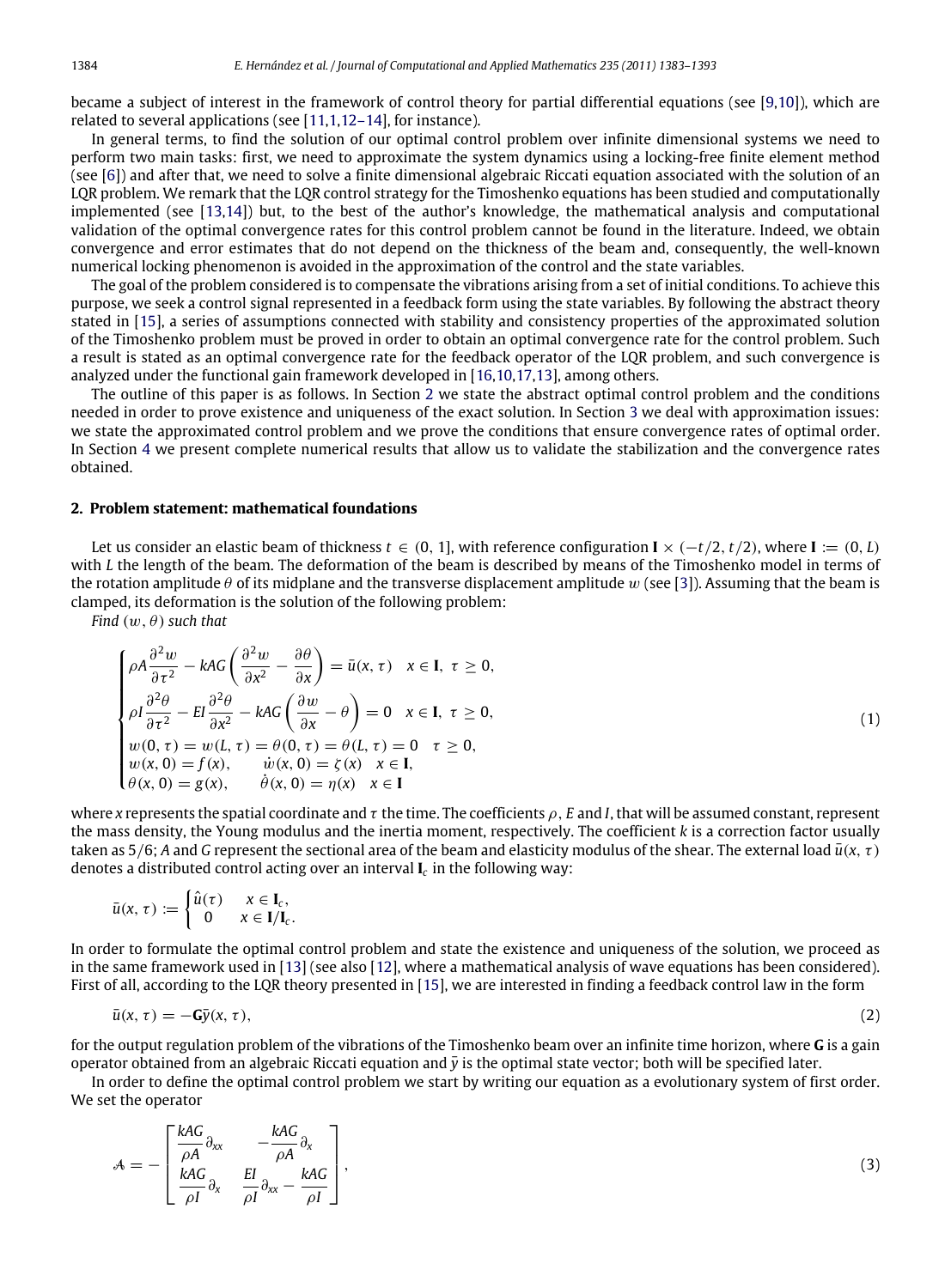and the state vector

 $y = \begin{bmatrix} w(x, \tau) & \theta(x, \tau) & \dot{w}(x, \tau) & \dot{\theta}(x, \tau) \end{bmatrix},$ 

where ∂*<sup>x</sup>* denotes differentiation with respect to *<sup>x</sup>* and ˙() stands for time differentiation. Notice that the domain of this operator is  $D(A) = \left[ H^2(\mathbf{I}) \cap H_0^1(\mathbf{I}) \right]^2$ .

In this paper, we introduce a damping operator D which is proportional to the operator A. In fact we consider  $\mathcal{D} := -\alpha \mathcal{A}$ , where  $\alpha > 0$  represents the damping factor; such a way to describe the damping effect is known as strong damping, as it replicates the elastic operator. Other types of damping have been considered in the literature; for example, in Ref. [\[13\]](#page-10-12), the author considers the damping operator as  $\alpha \ell$ , where  $\ell$  represents the identity operator. Such a choice guarantees the existence and uniqueness of the abstract control problem under the theoretical framework shown in [\[18\]](#page-10-17), as we will see below.

Then, with this setting and using the classical framework stated in [\[10\]](#page-10-9), we can formally obtain the following first-order state space representation for the problem [\(1\):](#page-1-1)

$$
\begin{cases}\n\dot{y}(x,\,\tau) = \mathbf{A}y + \mathbf{B}u, \\
y(x,\,0) = y_0,\n\end{cases}
$$
\n(4)

with

$$
\mathbf{A} = \begin{bmatrix} 0 & I \\ -\mathcal{A} & -\alpha \mathcal{A} \end{bmatrix} \text{ and } \mathbf{B}u = \begin{bmatrix} 0 \\ 0 \\ I_c u(\tau) \\ 0 \end{bmatrix}.
$$
 (5)

Notice that each equation of [\(1\)](#page-1-1) has been adequately rescaled and we denote by  $u=\frac{1}{\rho A}\hat{u}$  the rescaled distributed control variable. In this setting, 0 and *I* represent the null and the identity matrix in the space of square matrices of size 2, **B** denotes the distributed control operator, with the operator  $\ell_c:L^2(\mathbf{I})\to L^2(\mathbf{I})$  defined by  $(\ell_c v)(x)=\chi_c v(x)$  for all  $x\in\mathbf{I}$ , where  $\chi_c$ denotes the characteristic function of the subset  $I_c$ . We consider the operator **B** from  $\mathbb R$  onto  $[D(A^*)]'$ .

Since we are interested in reducing the vertical displacement and its velocity, following the theory given in [\[15\]](#page-10-14), we consider a state space  $Y = H_0^1(I)^2 \times L^2(I)^2$ , such that  $\mathcal{D}(A) \subset Y$ , a control space  $U = \mathbb{R}$  and a cost functional

$$
\mathcal{J}(y, u) = \frac{1}{2} \int_0^{\infty} {\{ ||\mathbf{R}(w, \theta)||_2^2 + |u(\tau)|^2 \} d\tau},
$$
\n(6)

where the operator **R** :  $Y \to Z$  is defined as  $\mathbf{R}(\phi, \phi, \zeta, \psi) = (\phi, \zeta)$  and  $Z := H_0^1(\mathbf{I}) \times L^2(\mathbf{I})$  is the output space. In the associated cost functional, the operator **R** is defined such that we only consider the vertical displacement and its velocity; this choice is more suitable when devising control strategies oriented to real applications is considered. Notice that, with this setting, the cost functional [\(6\)](#page-2-0) can be rewritten as follows:

$$
\mathcal{J}(y, u) = \frac{1}{2} \int_0^{\infty} \left\{ ||w(\cdot, \tau)||^2_{H^1(\mathbf{I})} + ||\dot{w}(\cdot, \tau)||^2_{L^2(\mathbf{I})} + |u(\tau)|^2 \right\} d\tau.
$$
 (7)

The corresponding optimal control problem is:

Minimize  $\mathcal{J}(y, u)$  over all  $u \in L^2(0, \infty; \mathbb{R})$ , where yis the solution of [\(4\)](#page-2-1) due to *u*. (8)

We state that the control laws are optimal in the sense that they are solutions of the above problem. Here and herein, for *Z* a function space,  $z \in L^2(Z)$  stands for a function  $z(\cdot,t) \in Z$  and  $z(\xi,\cdot) \in L^2([0,+\infty[).$ The existence and uniqueness for the solution of the abstract control problem [\(7\)](#page-2-2)[–\(8\)](#page-2-3) is presented in the next lemma.

**Lemma 2.1.** For each  $y_0 \in H_0^1(\mathbf{I})^2 \times L^2(\mathbf{I})^2$ , there exists a unique optimal solution  $(\bar{u}, \bar{y})$  of the abstract optimal control *problem* [\(7\)](#page-2-2)*–*[\(8\)](#page-2-3) *for the dynamics* [\(4\)](#page-2-1)*.*

**Proof.** Considering the theory presented in Section 2 of [\[12\]](#page-10-11), we only need to prove the following assumptions.

(H.1)  $\bm{A}$  is the infinitesimal generator of a strongly continuous, analytic semigroup, denoted by  $e^{\bm{A}t}$ , on  $H_0^1(\bm{I})^2 \times L^2(\bm{I})^2$ . (H.2)  $\mathbf{B} : \mathbb{R} \to [D(\mathbf{A}^*)]'$  is a linear operator such that  $\mathbf{A}^{-\gamma} \mathbf{B} \in \mathcal{L}(\mathbb{R}, H_0^1(\mathbf{I})^2 \times L^2(\mathbf{I})^2)$  for a fixed constant  $\gamma \in [0, 1)$ .

 $(H.3)$  **R** :  $H_0^1(I)^2 \times L^2(I)^2 \rightarrow H_0^1(I) \times L^2(I)$  is a bounded linear operator.

(H.4) *Finite cost condition*: Given  $y_0 \in H_0^1(I)^2 \times L^2(I)^2$ , there exists  $\bar{u} \in L^2(0,\infty;\mathbb{R})$  such that  $\mathcal{J}(\bar{u},\bar{y}) < \infty$ .

First, from [\[18\]](#page-10-17), we have that the damping operator can be identified with a fractional power  $\beta$  of the elastic operator, with  $1/2 \leq \beta \leq 1$ ; our case holds with  $\beta = 1$ , and then we obtain that **A** is the infinitesimal generator of a strongly continuous analytic semigroup on  $H^1(I)^2 \times L^2(I)^2$ . According to the definition of the operator **B**, it is clear that  $B \in \mathcal{L}(\mathbb{R}, D(A^*))$ , i.e., (H.2) is satisfied with  $\gamma = 0$ . Moreover, **R** lives in  $\mathcal{L}(H_0^1(\mathbf{I})^2 \times L^2(\mathbf{I})^2, H_0^1(\mathbf{I}) \times L^2(\mathbf{I}))$ , i.e., (H.3) is satisfied.

Finally, as a consequence of the stability condition stated in Theorem 3.B.1 of [\[15\]](#page-10-14), the finite cost condition is satisfied: the damping factor allows us to always take the control law  $\bar{u} \equiv 0$  such that  $J(0, \bar{y}) < \infty$ , where  $\bar{y}$ , which satisfies  $\mathbf{R}\bar{y} \in L^2(0, \infty; Z)$ , is the solution to [\(4\)](#page-2-1) due to  $\bar{u}$ .  $\Box$ 

<span id="page-2-4"></span><span id="page-2-3"></span><span id="page-2-2"></span><span id="page-2-1"></span><span id="page-2-0"></span>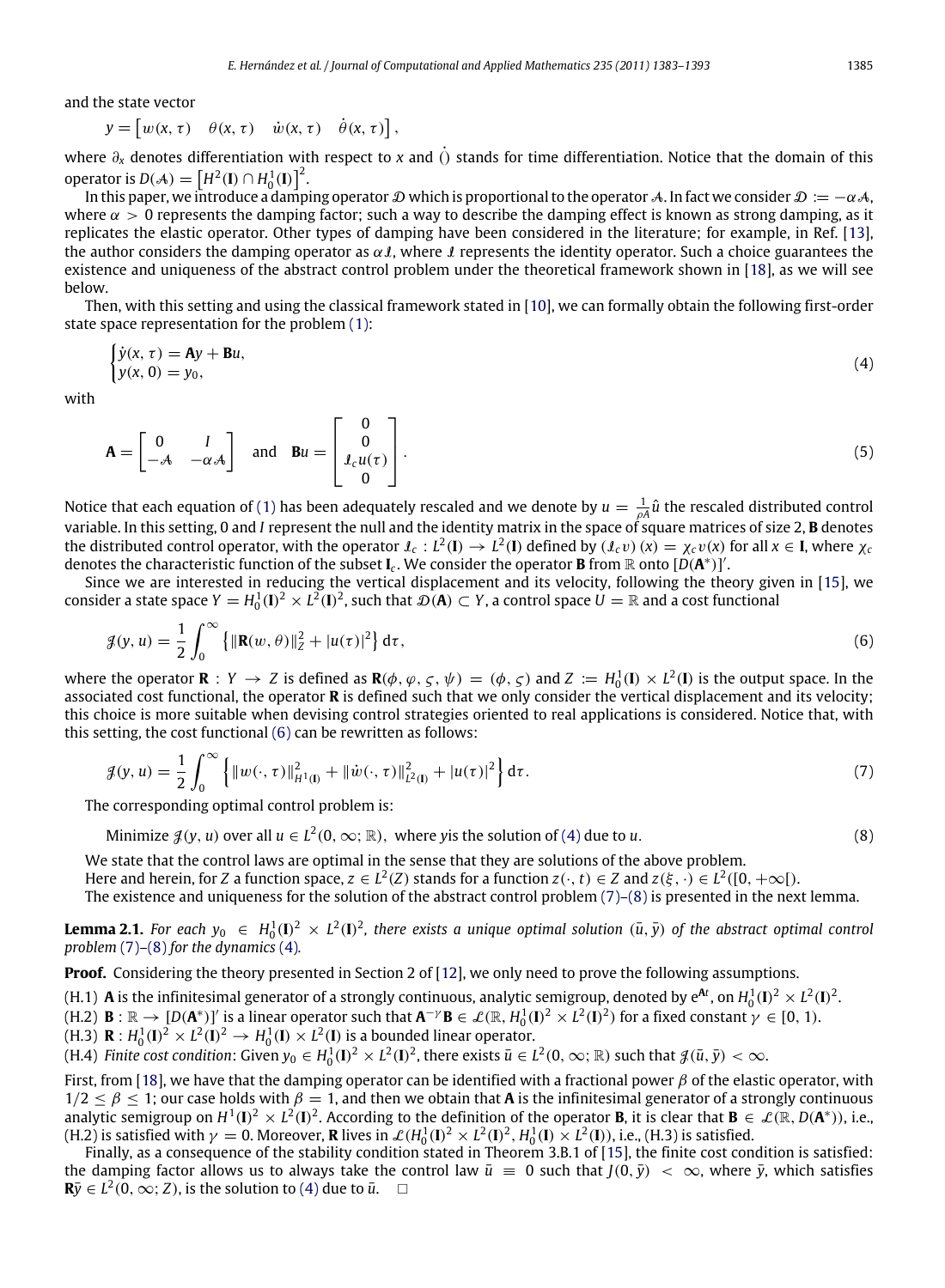It is well-known that the feedback control law given in [\(2\)](#page-1-2) is related to the output by

$$
\bar{y}(x,\tau) = e^{\mathbf{A}_{\mathbf{P}}\tau}y_0, \qquad \bar{u}(x,\tau) = -\mathbf{G}e^{\mathbf{A}_{\mathbf{P}}\tau}y_0, \quad \forall \tau \ge 0
$$
\n(9)

where  $G = B^*P$  denotes the continuous gain operator,  $A_P = A - BB^*P$  is the operator related to the closed loop dynamics and  $P = P^* \in \mathcal{L}(Y)$  is the unique nonnegative operator that satisfies the following algebraic Riccati equation (ARE):

$$
(\mathbf{A}^* \mathbf{P} \mathbf{x}, \mathbf{y})_Y + (\mathbf{P} \mathbf{A} \mathbf{x}, \mathbf{y})_Y - (\mathbf{B}^* \mathbf{P} \mathbf{x}, \mathbf{B}^* \mathbf{P} \mathbf{y})_U + (\mathbf{R}^* \mathbf{R} \mathbf{x}, \mathbf{y})_Y = 0,
$$
\n(10)

for all  $(x, y) \in \mathcal{D}(A) \times \mathcal{D}(A)$ , where  $(\cdot, \cdot)$  denotes the inner product over the corresponding space.

#### <span id="page-3-0"></span>**3. A locking-free numerical scheme**

The following step is to construct a discretization of the optimal control problem  $(7)-(8)$  $(7)-(8)$ . At this point an efficient solution of the Timoshenko model is fundamental. In this context, in [\[6\]](#page-10-5) it is shown that standard finite element methods applied to the load problem associated with the static Timoshenko beam are subject to the locking phenomenon. This means that they produce unsatisfactory results for very thin beams; this effect is caused by the shear stress term. To avoid the numerical locking in the static case, Arnold in [\[6\]](#page-10-5) introduces and analyzes a locking-free method based on a mixed formulation of the problem, and also proves that this mixed method is equivalent to using a scheme with reduced order for the integration of the shear term in the primal formulation.

We follow the structure presented in Chapter 4 of [\[15\]](#page-10-14). Then, we start by selecting a finite dimensional approximating subspace  $\mathcal{V}_h\subset H^1_0(\mathbf{I})$  to be the piecewise linear finite element space. For this reason, we consider a family  $\{\mathcal{T}_h\}$  of partitions of the interval **I**:

<span id="page-3-2"></span>
$$
\mathcal{T}_h: 0 = x_0 < x_1 < \cdots < x_n = L,\tag{11}
$$

with mesh size

$$
h:=\max_{j=1,\ldots,n}\left(x_j-x_{j-1}\right).
$$

The subspace  $V_h$  can be written as follows:

<span id="page-3-3"></span>
$$
\mathcal{V}_h := \left\{ v \in H_0^1(\mathbf{I}) : v|_{[x_{j-1} - x_j]} \in \mathbb{P}_1, j = 1, \dots, n \right\} \subset H_0^1(\mathbf{I}). \tag{12}
$$

Let  $v_{h1}$  consist of the elements of  $v_h$  and be equipped with the  $H^1(I)$  seminorm and let  $v_{h2}$  consist of the elements of  $V_h$ , equipped with the  $L^2(\mathbf{I})$  norm. We set  $V_h = V_{h1}^2 \times V_{h2}^2$ .

Moreover, to define a locking-free scheme for the approximation of the Timoshenko equation, we also consider the following discrete space (see [\[6\]](#page-10-5)):

$$
\mathcal{W}_h := \left\{ \frac{\mathrm{d}v}{\mathrm{d}x} + c, v \in \mathcal{V}_h, c \in \mathbb{R} \right\} \subset L^2(\mathbf{I}).\tag{13}
$$

We denote by  $\mathcal{P}_h$  the orthogonal projection from  $L^2(\bf{I})^4$  onto  $V_h$ , i.e.,  $\mathcal{P}_h:=\pi_h\bf{I}_4$ , where  $\bf{I}_4$  denotes the identity matrix in the square matrices of size 4, and  $\pi_h$  represents the orthogonal projection from  $L^2(I)$  onto  $\mathcal{V}_h.$  It is standard that the subspace  $V<sub>h</sub>$  satisfies the approximation property

$$
\|\pi_h v - v\|_{H^1(\mathbf{I})} \le C h^{s-l} \|v\|_{H^s(\mathbf{I})}, \quad v \in H^s(\mathbf{I}) \cap H_0^1(\mathbf{I}), \tag{14}
$$

with  $0 \le l \le s \le 2$ .

In order to write the Galerkin approximation of the operator **A** we need to define the following weighted  $L^2(I)\times L^2(I)$ inner product:

<span id="page-3-1"></span>
$$
\langle (\eta, \zeta), (v, \beta) \rangle_t = (\eta, v) + \frac{t^2}{12} (\zeta, \beta). \tag{15}
$$

Then, we can write the Galerkin approximation of the operator **A** on *V<sup>h</sup>* as follows:

$$
\mathbf{A_h} = \begin{bmatrix} \mathbf{0} & \mathbf{\Pi_h} \\ -\mathbf{\mathcal{A}}_h & -\alpha \mathbf{\mathcal{A}}_h \end{bmatrix} : V_h \to V_h,
$$
\n(16)

where  $\Pi_h$  represents a projection given by

$$
\Pi_{\mathbf{h}} = \begin{bmatrix} \pi_h & 0 \\ 0 & \pi_h \end{bmatrix},
$$

and  $A_h$  denotes the locking-free approximation of the operator A, which is defined by means of the following bilinear form

$$
\langle \mathcal{A}_h(w_{th}, \theta_{th}), (v_h, \beta_h) \rangle_t = \frac{E}{12\hat{\rho}} \int_I \frac{\mathrm{d}\theta_{th}}{\mathrm{d}x} \frac{\mathrm{d}\beta_h}{\mathrm{d}x} \mathrm{d}x + \frac{\kappa}{t^2\hat{\rho}} \int_I \pi_h^0 \left( \frac{\mathrm{d}w_{th}}{\mathrm{d}x} - \theta_{th} \right) \pi_h^0 \left( \frac{\mathrm{d}v_h}{\mathrm{d}x} - \beta \right) \mathrm{d}x, \tag{17}
$$

for all  $(w_{th}, \theta_{th})$ ,  $(v_h, \beta_h) \in V_h^2$ , where  $\pi_h^0$  denotes the projection from  $L^2(\mathbf{I})$  onto  $W_h$ .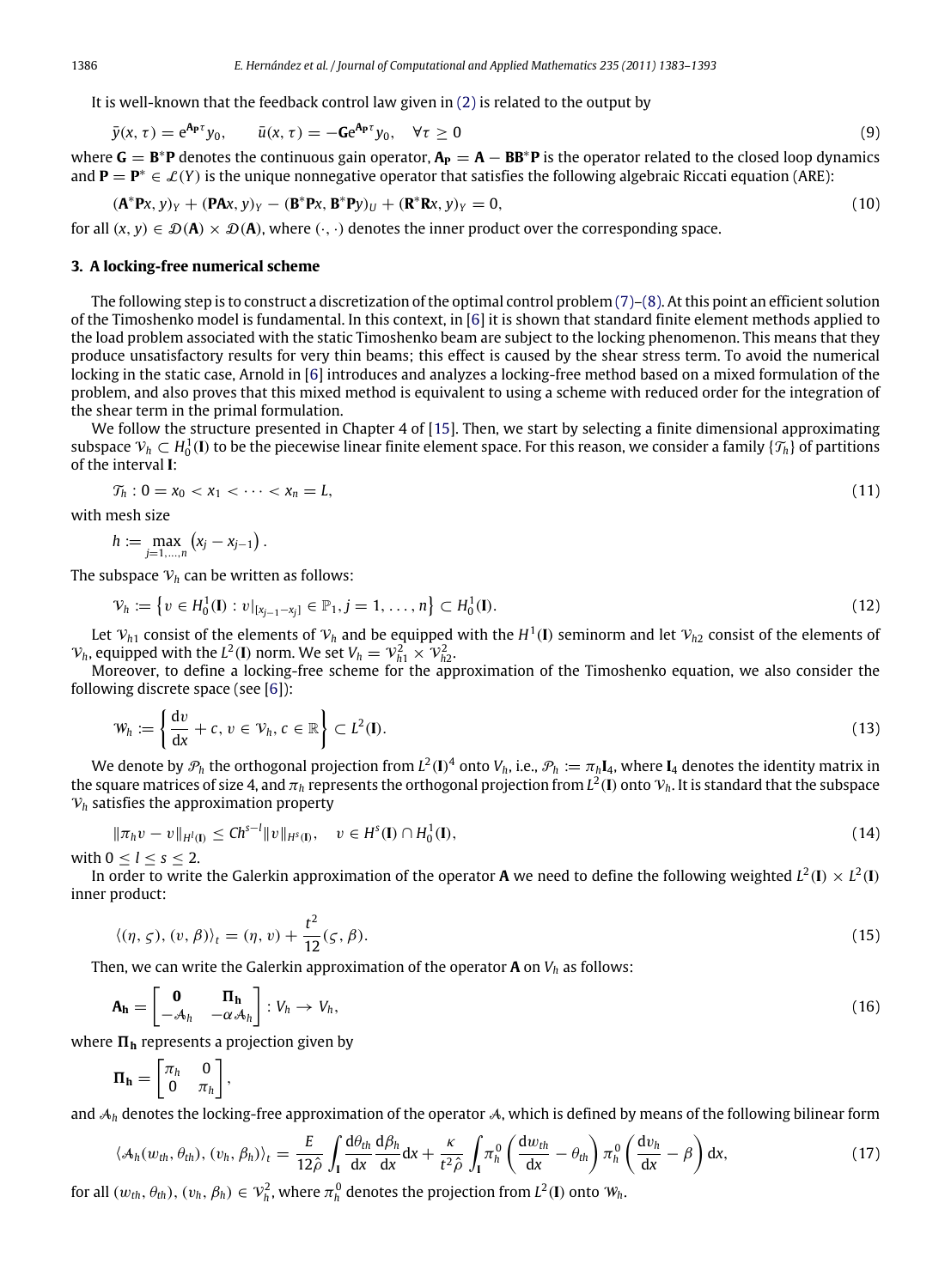Notice that the bilinear form A*<sup>h</sup>* has been obtained by considering a beam with square transverse section with physical parameters  $A = t^2$  and  $I = t^4/12$ , and  $G = E/2(1 + v)$ , where v denotes the Poisson ratio. Moreover, we have considered a rescaling in the density of the material,  $\rho=\hat\rho t^2.$  This rescaling is justified by the fact that the method to be used should remain stable as the thickness becomes small, and a way to obtain it is by considering a rescaling in the density (see the book of Chapelle and Bathe [\[5\]](#page-10-4)).

Now, we can proceed to write the approximation of the operator **B**, defined by the expression [\(5\).](#page-2-4) In fact

<span id="page-4-0"></span>
$$
\mathbf{B}_{h}u := \mathcal{P}_{h}\mathbf{B}u = \begin{bmatrix} 0 \\ 0 \\ \pi_{h}\ell_{c}u(\tau) \\ 0 \end{bmatrix} = \begin{bmatrix} 0 \\ 0 \\ \ell_{c}u(\tau) \\ 0 \end{bmatrix} : \mathbb{R} \to V_{h}.
$$
 (18)

On the other hand, it is easy to verify that the adjoint operators of **A<sup>h</sup>** and **B<sup>h</sup>** in [\(16\)](#page-3-1) and [\(18\),](#page-4-0) respectively, are given by

$$
\mathbf{A}_{\mathbf{h}}^* = \begin{bmatrix} \mathbf{0} & -\mathbf{\Pi}_{\mathbf{h}} \\ \mathcal{A}_{h} & \rho \mathcal{A}_{h} \end{bmatrix} : V_h \to V_h,
$$
\n(19)

$$
\mathbf{B}_{\mathbf{h}}^* v_h = (v_{h3}, \chi_c)_{L^2(\mathbf{I})}, \qquad v_h = \begin{bmatrix} v_{h1} & v_{h2} & v_{h3} & v_{h4} \end{bmatrix}^T.
$$
 (20)

Now, we can formulate the approximated optimal control problem using the finite element scheme defined above. In fact, we are interested in obtaining a solution  $(\bar{y}_h, \bar{u}_h)$  of the following problem:

$$
\inf \mathcal{J}(y_h, u_h) = \frac{1}{2} \int_0^\infty \left\{ \|\mathbf{R} y_h(\cdot, \tau)\|_2^2 + |u_h(\tau)|^2 \right\} d\tau \tag{21}
$$

$$
s.t. : \dot{y}_h = A_h y_h + B_h u_h \tag{22}
$$

$$
y_h(0) = \mathcal{P}_h y_0. \tag{23}
$$

The approximated dynamics  $\dot{y}_h = A_h y_h + B_h u_h$  are given, via [\(16\)](#page-3-1) and [\(18\),](#page-4-0) by

<span id="page-4-2"></span>
$$
\begin{cases}\n\left((\dot{w}_{th}, \dot{\theta}_{th}), (v_h, \beta_h)\right) - \langle \mathcal{A}_h(w_{th}, \theta_{th}), (v_h, \beta_h) \rangle_t \\
-\alpha \langle \mathcal{A}_h(\dot{w}_{th}, \theta_{th}), (v_h, \beta_h) \rangle_t = (f \mathcal{A}_h, v_h) \quad \forall (v_h, \beta_h) \in \mathcal{V}_h^2 \\
(\dot{w}_{th}(0), v_h) = (f, v_h), \qquad (\dot{w}_{th}(0), v_h) = (\zeta, v_h) \quad \forall v_h \in \mathcal{V}_h, \\
(\theta_{th}(0), v_h) = (g, v_h), \qquad (\dot{\theta}_{th}(0), v_h) = (\eta, v_h) \quad \forall v_h \in \mathcal{V}_h,\n\end{cases}
$$
\n(24)

with  $y_h = [w_{th} \quad \theta_{th} \quad \dot{w}_{th} \quad \dot{\theta}_{th}]$ , and  $(\cdot, \cdot)$  denoting the inner product in  $L^2(I)$  or  $L^2(I)^2$  as appropriate. Then, the optimal feedback control law for the approximated problem is

$$
\bar{u}_h(\tau, \mathcal{P}_h y_0) = -\mathbf{G_h} e^{\mathbf{A_p}_h \tau} \mathcal{P}_h y_0,\tag{25}
$$

where **G<sup>h</sup>** = **B** ∗ **h P<sup>h</sup>** denotes the approximated gain operator and **P<sup>h</sup>** denotes the unique nonnegative, self-adjoint solution of the following algebraic Riccati equation (ARE*h*):

$$
(\mathbf{A}_{\mathbf{h}}^* \mathbf{P}_{\mathbf{h}} \phi_h, \varphi_h)_Y + (\phi_h, \mathbf{A}_{\mathbf{h}}^* \mathbf{P}_{\mathbf{h}} \varphi_h)_Y - (\mathbf{B}_{\mathbf{h}}^* \mathbf{P}_{\mathbf{h}} \phi_h, \mathbf{B}_{\mathbf{h}}^* \mathbf{P}_{\mathbf{h}} \varphi_h)_U + (\mathbf{R}^* \mathbf{R} \phi_h, \varphi_h)_Y = 0 \quad \forall (\phi_h, \varphi_h) \in V_h \times V_h.
$$
 (26)

We proceed to obtain the principal result of this paper, namely, an optimal convergence rate for the linear quadratic regulator control problem developed above, and moreover, we are interested in proving that the convergence rate does not depend on the thickness of the beam, in order to avoid the so-called *numerical locking*. To achieve this, we follow the abstract framework of optimal control theory for partial differential equations, as stated in Chapter 4 of [\[15\]](#page-10-14). We begin with an auxiliary lemma that proves the assumptions stated in Theorem 4.1.4.1 in [\[15\]](#page-10-14), that in this case turns to be:

 $(A.1)$   $A_h$  is the infinitesimal generator of a uniformly analytic semigroup on  $V_h$ . (A.2)

<span id="page-4-1"></span>
$$
\|\mathbf{A}^{-1}\mathcal{P}_h-\mathbf{A}_{\mathbf{h}}^{-1}\mathcal{P}_h\|_{\mathcal{L}(H_0^1(\mathbf{I})^2\times L^2(\mathbf{I})^2)}\leq Ch.
$$

(A.3)

$$
|\mathbf{B}^* \psi_h| \leq C \|\psi_h\|_{H_0^1(\mathbf{I})^2 \times L^2(\mathbf{I})^2}, \quad \forall \psi_h \in V_h.
$$

(A.4)

$$
|\mathbf{B}^*(\mathcal{P}_h - I)\psi| \le Ch \|\psi\|_{D(\mathbf{A}^*)}, \quad \forall \psi \in D(\mathbf{A}^*).
$$

(A.5)

$$
|\mathbf{B}^* \mathcal{P}_h \psi| \leq C \|\psi\|_{H^1_0(I)^2 \times L^2(I)^2}, \quad \forall \psi \in L^2(I)^4.
$$

Note that we have considered, in the same form as in [\[12\]](#page-10-11), a variation of the second original assumption, which has the objective of recovering the same convergence rates when the initial conditions are replaced by their projections onto *Vh*. Also notice that (A.5) in [\[15\]](#page-10-14) is omitted because  $\mathbf{B}_h = \mathcal{P}_h \mathbf{B}$ .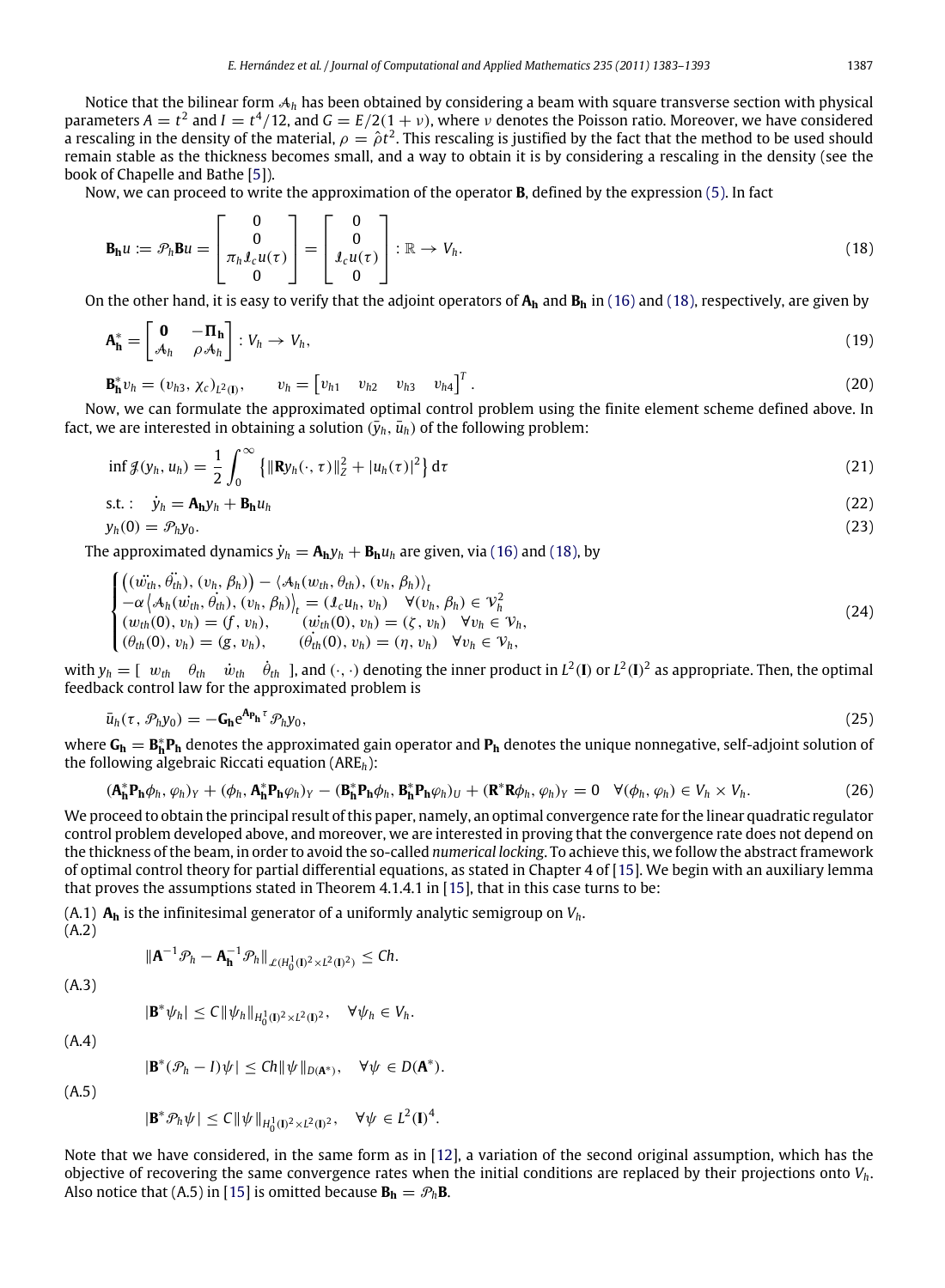<span id="page-5-2"></span>**Lemma 3.1.** *For the optimal control problem* [\(7\)](#page-2-2)*–*[\(8\)](#page-2-3)*,* (A.1)–(A.5) *hold.*

**Proof.** The proof of these assumptions is a direct consequence of Lemma 2 in [\[12\]](#page-10-11). However, we need to verify that the estimations (A.2)–(A.5) do not depend on the thickness of the beam.

<span id="page-5-1"></span>.

First, we begin with the assumption (A.2). In fact, notice that

$$
\mathbf{A}^{-1} = \begin{bmatrix} -\alpha I & -\mathbf{A}^{-1} \\ I & \mathbf{0} \end{bmatrix}, \qquad \mathbf{A}_{\mathbf{h}}^{-1} = \begin{bmatrix} -\rho \, \Pi_{\mathbf{h}} & -\mathbf{A}_{h}^{-1} \\ \Pi_{\mathbf{h}} & \mathbf{0} \end{bmatrix}
$$

Using the definition of the projection  $\mathcal{P}_h$ , and considering the inner product in  $H_0^1(\mathbf{I})^2 \times L^2(\mathbf{I})^2$ ,

$$
\left(\begin{bmatrix} x_1 \\ x_2 \end{bmatrix}, \begin{bmatrix} y_1 \\ y_2 \end{bmatrix}\right)_{H_0^1(\mathbf{I})^2 \times L^2(\mathbf{I})^2} = (x_1, y_1)_{H^1(\mathbf{I})^2} + (x_2, y_2)_{L^2(\mathbf{I})^2},
$$

we obtain the following estimate:

$$
\begin{aligned} \| (\mathbf{A}^{-1} \mathcal{P}_h - \mathbf{A}_{\mathbf{h}}^{-1} \mathcal{P}_h) \psi \|_{H_0^1(\mathbf{I})^2 \times L^2(\mathbf{I})^2} &\le \| \mathcal{A}^{-1} \mathbf{\Pi}_{\mathbf{h}} (\psi_3 \psi_4)^T - \mathcal{A}_h^{-1} \mathbf{\Pi}_{\mathbf{h}} (\psi_3 \psi_4)^T \|_{H^1(\mathbf{I})^2} \\ &\le Ch \| \psi \|_{L^2(\mathbf{I})^4} .\end{aligned}
$$

The last inequality is obtained using the error estimate given in Theorem 3.1 in [\[19\]](#page-10-18), as a particular case, and it does not depend on the thickness of the beam.

Finally, following the proof of Lemma 2 in [\[12\]](#page-10-11), it is clear that the estimations  $(A.2)$ – $(A.5)$ , which are related only to the operator **B**, do not depend on the thickness parameter.  $\Box$ 

Now we can obtain the optimal convergence rates for our optimal control problem. These results are consequences of the assumptions  $(A.1)$ – $(A.5)$  and the theoretical framework developed in [\[15\]](#page-10-14).

**Theorem 3.2.** *There exists*  $h_0 > 0$  *such that for all*  $h < h_0$ *, (ARE<sub>h</sub>) in* [\(26\)](#page-4-1) *admits a unique, nonnegative, self-adjoint solution*  $P_h$ *. Moreover, there exist*  $\omega_0 > 0$  *and*  $C > 0$  *independent of h, t and t, such that for any*  $\epsilon > 0$ ,  $\tau > 0$ , *the following convergence rate is obtained:*

$$
\|\mathbf{G}-\mathbf{G}_{\mathbf{h}}\mathcal{P}_h\|_{\mathcal{L}(H_0^1(\Omega)^2 \times L^2(\Omega)^2)} \leq Ch. \tag{27}
$$

**Proof.** First, notice that, as a consequence of the compact injection  $H_0^1(I) \hookrightarrow L^2(I)$ , we have that the operators  $B^*A^{-*}$  and **A** <sup>−</sup><sup>1</sup>**KR** are compact. For the last operator, **K** ∈ L(*Y*, *Z*) denotes the operator involved in the detectability condition stated in Chapter 4 of [\[15\]](#page-10-14), which exists as a consequence of the finite cost condition. Then, according to Lemmas 1 and 2, and using the Theorem 4.1.4.1 from [\[15\]](#page-10-14), we have the existence of  $h_0 > 0$  such that for all  $h < h_0$ , (ARE)<sub>*h*</sub> admits a unique, nonnegative and self-adjoint solution.

On the other hand, because  $B_h = P_h B$ , the assumptions (A.7)–(A.9) stated in Chapter 4 in [\[15\]](#page-10-14) hold; then [\(27\)](#page-5-1) is obtained by using the estimation (ii) in Theorem 4.6.2.1 and Corollary 4.6.2.5 in [\[15\]](#page-10-14) with  $\gamma = 0$ ,  $s = 1$  and  $r_0 = r_1 = s$ . However, it is important to note that the proof of Theorem 4.6.2.1 in [\[15\]](#page-10-14) follows from Theorem 4.5.4.1 in [\[15\]](#page-10-14), in which the assumptions (A.1)–(A.5) proved in [Lemma 3.1](#page-5-2) are strongly used. This result allow us to guarantee that the constant involved in the estimation [\(27\)](#page-5-1) does not depend on the thickness parameter.  $\square$ 

#### <span id="page-5-0"></span>**4. Computational implementation and numerical experiments**

In this section we perform a computational implementation of the above mentioned problem in order to exhibit the optimal convergence rates obtained theoretically. Since the mesh size parameter is directly proportional to numbers of nodes (also with d.o.f.), in this section we adopt the following notation: discrete variables and operators are identified by a superscript *<sup>N</sup>* rather than a subscript *<sup>h</sup>*.

We consider a uniform partition of the interval **I**,  $T_h$  as in [\(11\),](#page-3-2) and the finite dimensional space of piecewise linear and continuous functions over **I** that vanishes in  $x = 0$  and  $x = L$ , i.e.  $V_h$ , defined in [\(12\).](#page-3-3) We seek a solution of [\(24\)](#page-4-2) assuming a Galerkin approximation of the form

$$
w^N(x, t) = \sum_{j=1}^N w_j(t)\varphi_j(x), \qquad \theta^N(x, t) = \sum_{j=1}^N \theta_j(t)\varphi_j(x),
$$

where  $\{\varphi_j\}_{j=1}^N$  denotes a basis of the discrete space  $\mathcal{V}_h$  and  $N = \dim(\mathcal{V}_h)$ .

Now, replacing this expression in [\(24\)](#page-4-2) we obtain a second-order system of differential equations of the form

$$
M^N \ddot{c}(t) + D^N \dot{c}(t) + K^N c(t) = B^N u(t)
$$

for  $c(t)=[w_1(t),\ldots,w_N(t),\theta_1(t),\ldots,\theta_N(t)]$ , where the matrices  $M^N$ ,  $D^N$ , and  $K^N$  denote the mass, damping and stiffness matrices respectively while B<sup>N</sup> stands for a load vector. It is important to stress that the stiffness matrix  $K^N$  and, therefore,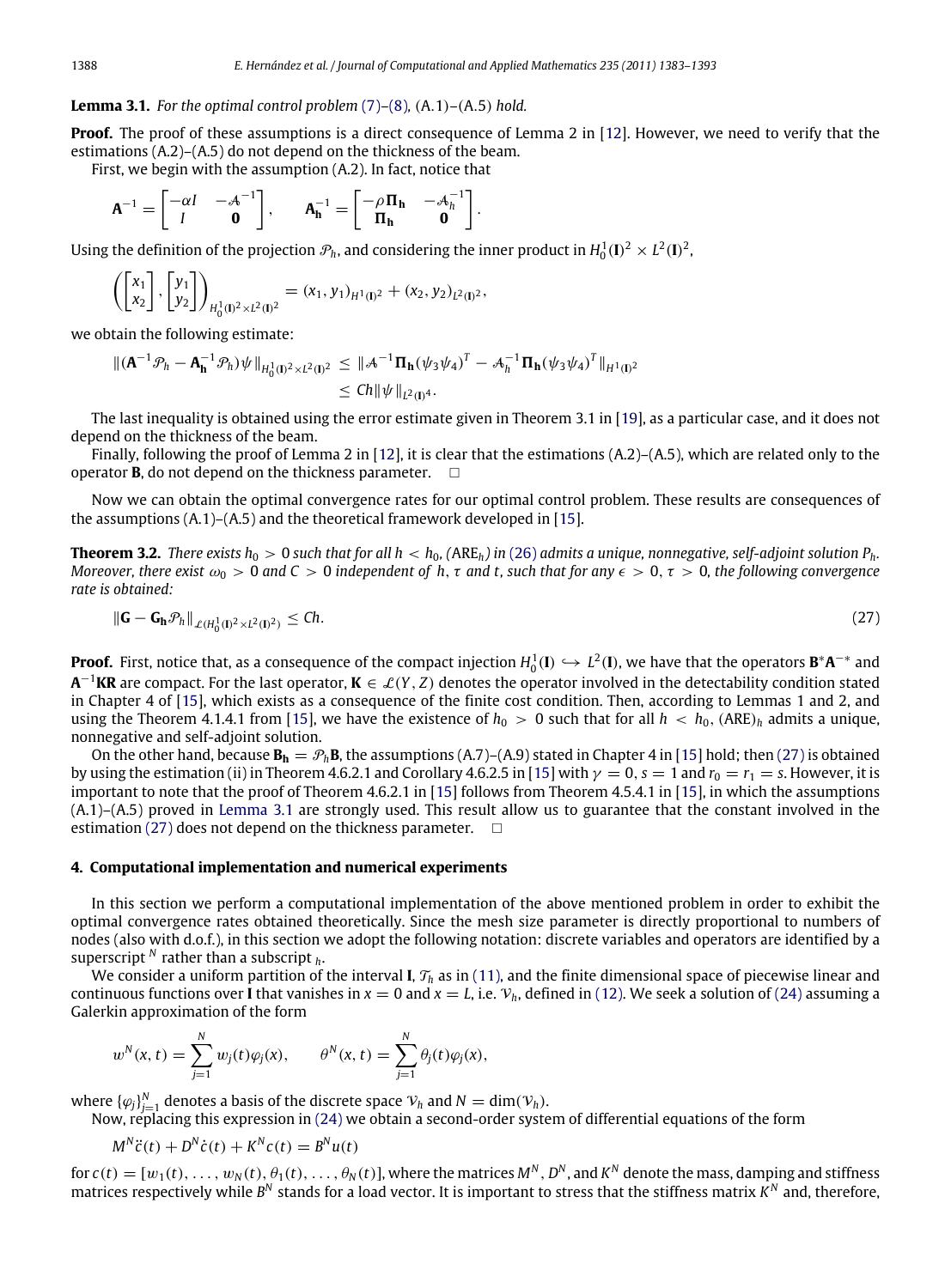the damping operator *D*<sup>N</sup> have been constructed using the reduced integration procedure previously described in order to avoid the numerical locking.

The initial conditions for this second-order problem are obtained taking the Galerkin approximation of the initial conditions of the continuous problem, in fact,

$$
(w^N(0), \varphi_j)_{L^2(\mathbf{I})} = (f, \varphi_j)_{L^2(\mathbf{I})},
$$
  
\n
$$
(\theta^N(0), \varphi_j)_{L^2(\mathbf{I})} = (g, \varphi_j)_{L^2(\mathbf{I})},
$$
  
\n
$$
(w^N(0), \varphi_j)_{L^2(\mathbf{I})} = (\zeta, \varphi_j)_{L^2(\mathbf{I})},
$$
  
\n
$$
(\dot{\theta}^N(0), \varphi_j)_{L^2(\mathbf{I})} = (\eta, \varphi_j)_{L^2(\mathbf{I})}.
$$

Defining the vector state in the same way as we have done in the abstract problem, i.e.,  $y^N = [c(t), \dot{c}(t)]^T$ , we formally obtain a classical first-order state space representation form for the system dynamics:

$$
\dot{y}^N = \mathbf{A}^N y^N + \mathbf{B}^N u \qquad y^N(0) = y_0^N
$$

 $\sim$  ∞

where

$$
\mathbf{A}^N = \begin{bmatrix} 0 & I \\ -(M^N)^{-1}K^N & -\alpha(M^N)^{-1}K^N \end{bmatrix} \text{ and } \mathbf{B}^N = \begin{bmatrix} 0 \\ -(M^N)^{-1}B^N \end{bmatrix}.
$$

By means of the same ansatz we obtain a finite dimensional version of the cost functional:

$$
\mathcal{J}(y^N, u) = \frac{1}{2} \int_0^\infty \left\{ \|\mathbf{R}^N y^N\|_Z^2 + |u(\tau)|^2 \right\} d\tau
$$
  
= 
$$
\frac{1}{2} \int_0^\infty \left\{ (y^N)^T (\mathbf{R}^N)^T \mathbf{Q}^N \mathbf{R}^N y^N + u(\tau)^2 \right\} d\tau,
$$
 (28)

where  $\mathbf{R}^N y^N = [w_1(\tau) \cdots w_N(\tau), \dot{w}_1(\tau) \cdots \dot{w}_N(\tau)]^T$  and

$$
\mathbf{Q}^N = \begin{bmatrix} Q_1^N & 0 \\ 0 & Q_2^N \end{bmatrix},\tag{29}
$$

with

$$
Q_{1,ij}^N = (\phi_i, \phi_j)_{L^2(I)} + (\phi'_i, \phi'_j)_{L^2(I)}, \qquad Q_{2,ij}^N = (\phi_i, \phi_j)_{L^2(I)}.
$$
\n(30)

These finite dimensional operators are inputs in the following algebraic Riccati equation for **P** *N* :

$$
\mathbf{A}^N \mathbf{P}^N + \mathbf{P}^N \mathbf{A}^N - \mathbf{P}^N \mathbf{B}^N (\mathbf{B}^N)^T \mathbf{P}^N + (\mathbf{R}^N)^T \mathbf{Q}^N \mathbf{R}^N = 0,
$$

and the discrete control law is given by  $u_h = -({\bf B}^N)^T{\bf P}^N y^N$ . Our analysis is focused on the convergence properties of the feedback gain operator  $G^N = (B^N)^T P^N$ . Proceeding in a similar manner to in [\[13\]](#page-10-12), we write the action of the full gain operator **G** *N* as the action of four separate kernels or functional gains, one for each state of the abstract control problem. Formally,

$$
u_h(t) = -\mathbf{G}^N y(t) = -(f_1^N, w^N)_{H^1(\mathbf{I})} - (f_2^N, \theta^N)_{H^1(\mathbf{I})} - (f_3^N, \dot{w}^N)_{L^2(\mathbf{I})} - (f_4^N, \dot{\theta}^N)_{L^2(\mathbf{I})}
$$
(31)

$$
= -\begin{bmatrix} f_1^N & f_2^N & f_3^N & f_4^N \end{bmatrix} \begin{bmatrix} Q_1^N & 0 & 0 & 0 \ 0 & Q_1^N & 0 & 0 \ 0 & 0 & Q_2^N & 0 \ 0 & 0 & 0 & Q_2^N \end{bmatrix} y^N(\tau), \tag{32}
$$

which leads to an explicit characterization of the functional gains,

$$
\begin{bmatrix} f_1^N & f_2^N & f_3^N & f_4^N \end{bmatrix} = \mathbf{G}^N \begin{bmatrix} Q_1^N & 0 & 0 & 0 \\ 0 & Q_1^N & 0 & 0 \\ 0 & 0 & Q_2^N & 0 \\ 0 & 0 & 0 & Q_2^N \end{bmatrix}^{-1}.
$$
 (33)

Under such an approach, analyzing the convergence of the abstract gain operator turns out to be equivalent to the problem of analyzing the convergence of the functional gains over the state space.

We present now numerical experiments performed in MATLAB, which are consistent with the above developed theoretical framework. After discretizing the system we compute the suboptimal feedback by means of the LQR command in MATLAB, and finally we recover the functional gains. For dynamic simulations we advance in time with a Runge–Kutta fourth-order solver.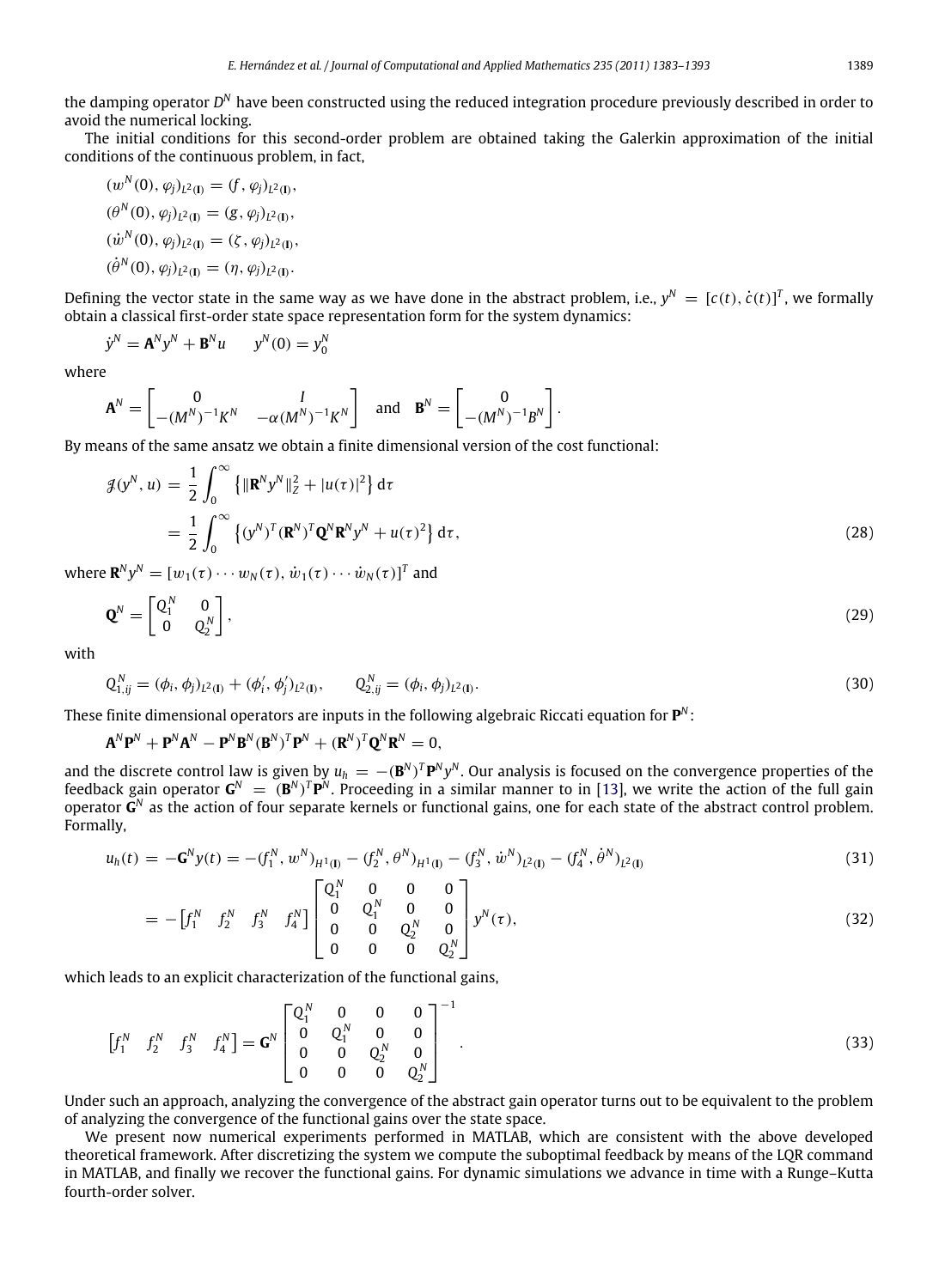<span id="page-7-0"></span>

**Fig. 1.** Open and closed loop pole locations for different values of the thickness with  $N = 100$ .

In the absence of an exact solution the error estimate of the gain operator is computed relative to the solution obtained with 500 nodes, i.e.,

$$
error^N = \|\mathbf{G}^N - \mathbf{G}^{500}\|.\tag{34}
$$

In order to describe the numerical control problem we consider the following choices:

- The domain of the beam is  $I := (0, 1)$ .
- The physical parameters are:
	- the elastic moduli:  $E = 2.1 \times 10^1$ 1 Pa,
	- the Poisson coefficient:  $v = 0.3$ .
	- the correction factor:  $k = 5/6$ ,
	- the density:  $\rho = 7.8 \times 10^3$  Kg/m $^3$ .
- There is a distributed actuator over  $I_c := (0.4, 0.6)$ .
- The thickness is analyzed from 1e−1 to a minor value of 1e−4.

#### *4.1. Stabilization*

[Fig. 1](#page-7-0) shows closed and open loop poles for different values of *t*. Open loop pole location is consistent with what should be expected for slender structure models with a strong damping term (as in [\[20\]](#page-10-19)). Closed loop poles, independently of the thickness, exhibit an improvement on the location that will consequently lead to a faster stabilization of the vertical vibrations.

[Figs. 2](#page-8-0) and [3](#page-8-1) show the stabilization in time at fixed positions, given an initial condition. We show the stabilization of the vertical displacement and velocity, as required in our minimization problem. Despite the dynamical behavior varying as the thickness is changed, in both cases it is possible to compute a control law that regulates the states of the system.

#### *4.2. Convergence*

So far we have presented a design procedure for computing stabilizing control laws for a Timoshenko beam by means of a low-order finite element method that involves a reduced integration calculation of the shear term. In such a context, our main result establishes an optimal convergence rate for the feedback operator, resulting from the optimal control problem setting. The convergence rate is obtained from a functional gain characterization of the feedback, and the proposed scheme ensures robustness of the order with respect to the thickness.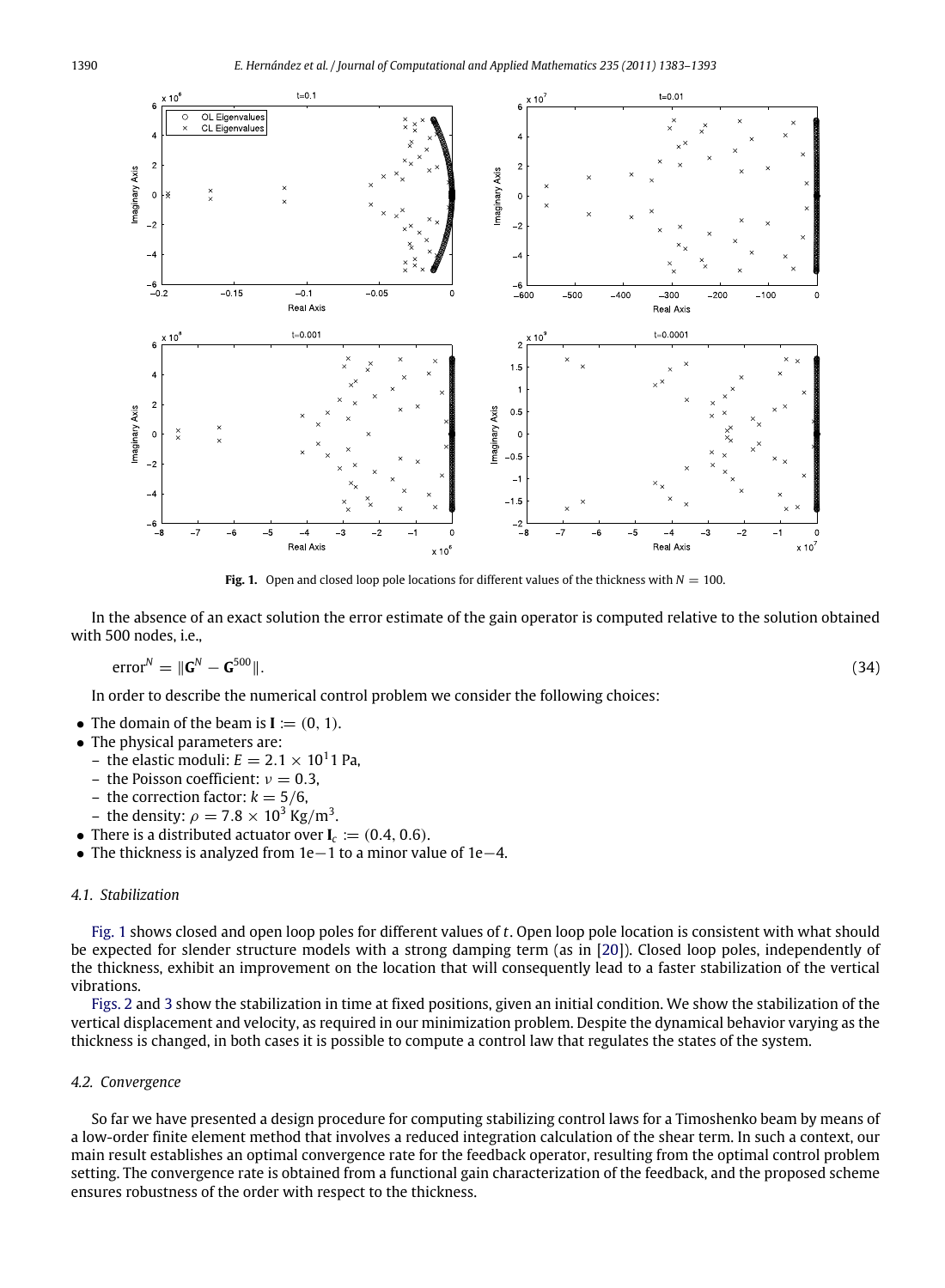<span id="page-8-0"></span>

**Fig. 2.** Dynamical response of the uncontrolled and controlled state variables at  $x = 0.2$  (top) and the control signal (bottom).  $t = 0.01$ .

<span id="page-8-1"></span>

**Fig. 3.** Dynamical response of the uncontrolled and controlled state variables at  $x = 0.5$  (top) and the control signal (bottom).  $t = 0.0001$ .

We assess the performance of the method with several numerical tests, which consist of the calculation of the functional gains for different numbers of nodes (*N*), and varying the thickness value *t* from 0.1 down to 10−<sup>4</sup> . As can be observed in [Figs. 4](#page-9-0) and [5,](#page-9-1) for fixed values of the thickness ( $t = 0.01$  and  $t = 10^{-4}$ ), basic convergence of the kernels with respect to the numbers of nodes is verified, and therefore consistency with the locking-free property of the procedure.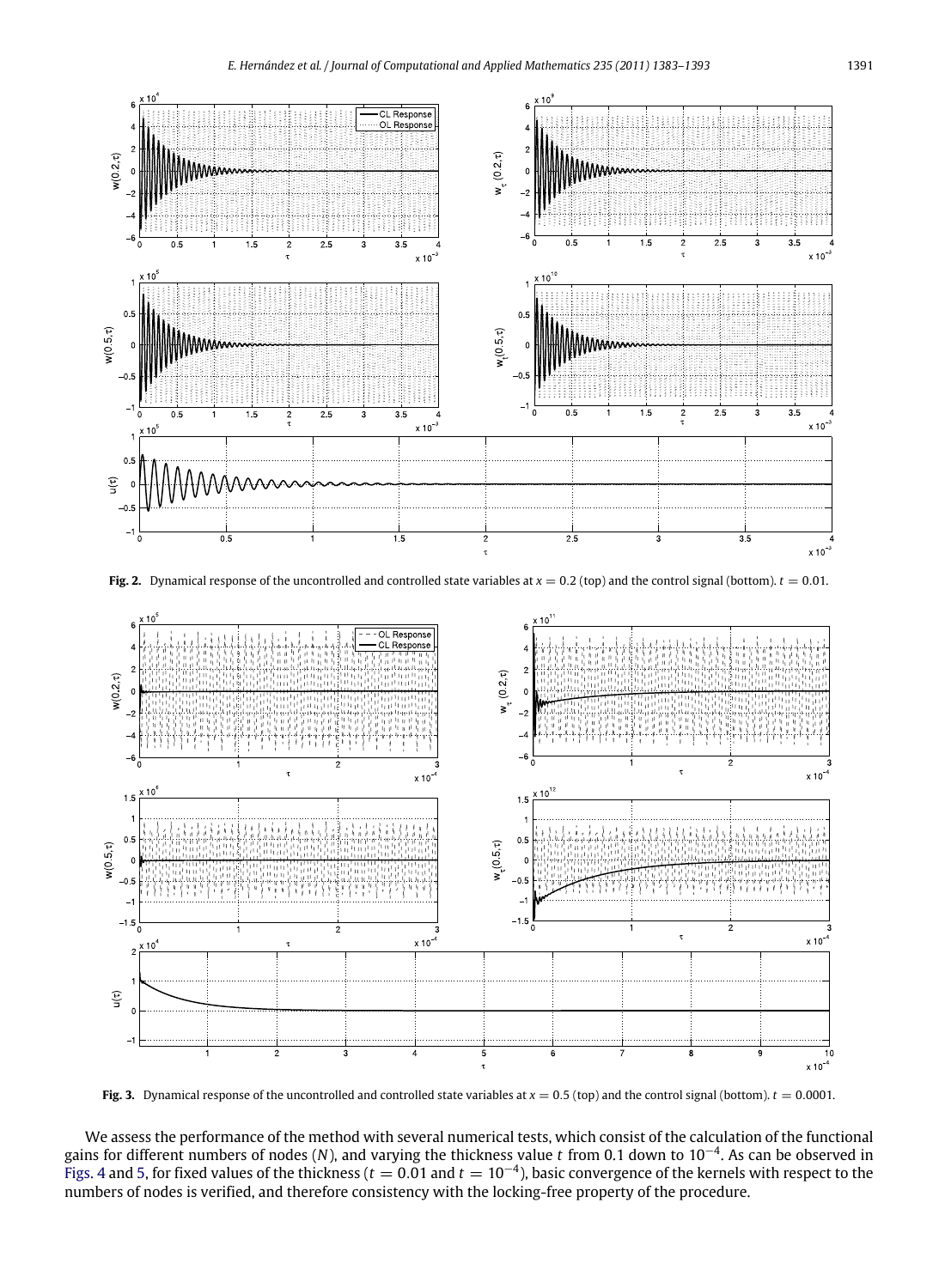<span id="page-9-0"></span>

**Fig. 4.** Spatial convergence of  $f_1^N(x)$  (left) and  $f_3^N(x)$  (right), with  $t = 0.01$ .

<span id="page-9-1"></span>

**Fig. 5.** Spatial convergence of  $f_1^N(x)$  (left) and  $f_3^N(x)$  (right), with  $t = 0.0001$ .

<span id="page-9-2"></span>

**Fig. 6.** Log–log plot of the error  $||f_1^N - f_1^{500}||$  versus 1/*N* for different thickness values.

Furthermore, we perform calculations for the convergence rate of the feedback operator. [Figs. 6](#page-9-2) and [7](#page-10-20) exhibit a comparison between the theoretical predicted order *h* and the numerical results. We show the convergence rate for *f*<sup>1</sup> and